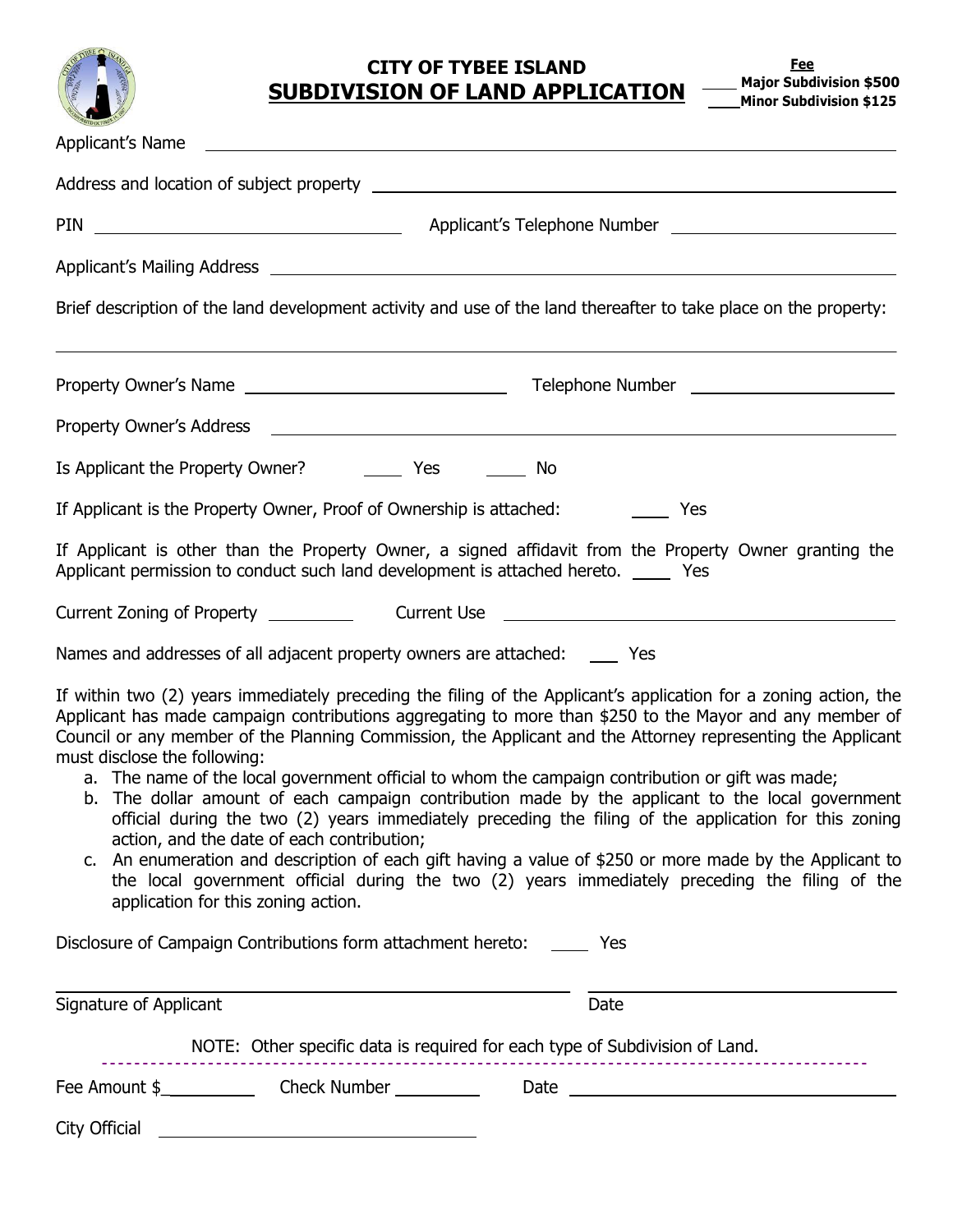NOTE: This application must be accompanied by following information:

13 copies, no smaller than 11 x 17, of the proposed subdivision with the building setback lines.

4 copies, no smaller than 24 x 36, of the engineered drainage and infrastructure plan.

The name(s) of all proposed new street(s) or private drive(s).

13 copies, no smaller than  $11 \times 17$ , of the existing tree survey and tree removal plan.

The Planning Commission may require elevations or other engineering drawings covering the proposed subdivision.

The Mayor and Council will not act upon a subdivision until the drainage and infrastructure plan has met the approval of the City's engineering consultant.

The Applicant certifies that he/she has read the requirements for Major/Minor Subdivision and has provided the required information to the best of his/her ability in a truthful and honest manner.

All new lots established within subdivisions shall conform to the lot area as set forth in the general provisions for each zoning district and the lot width shall be a minimum of 60 feet at the building line.

Signature of Applicant Date **Date**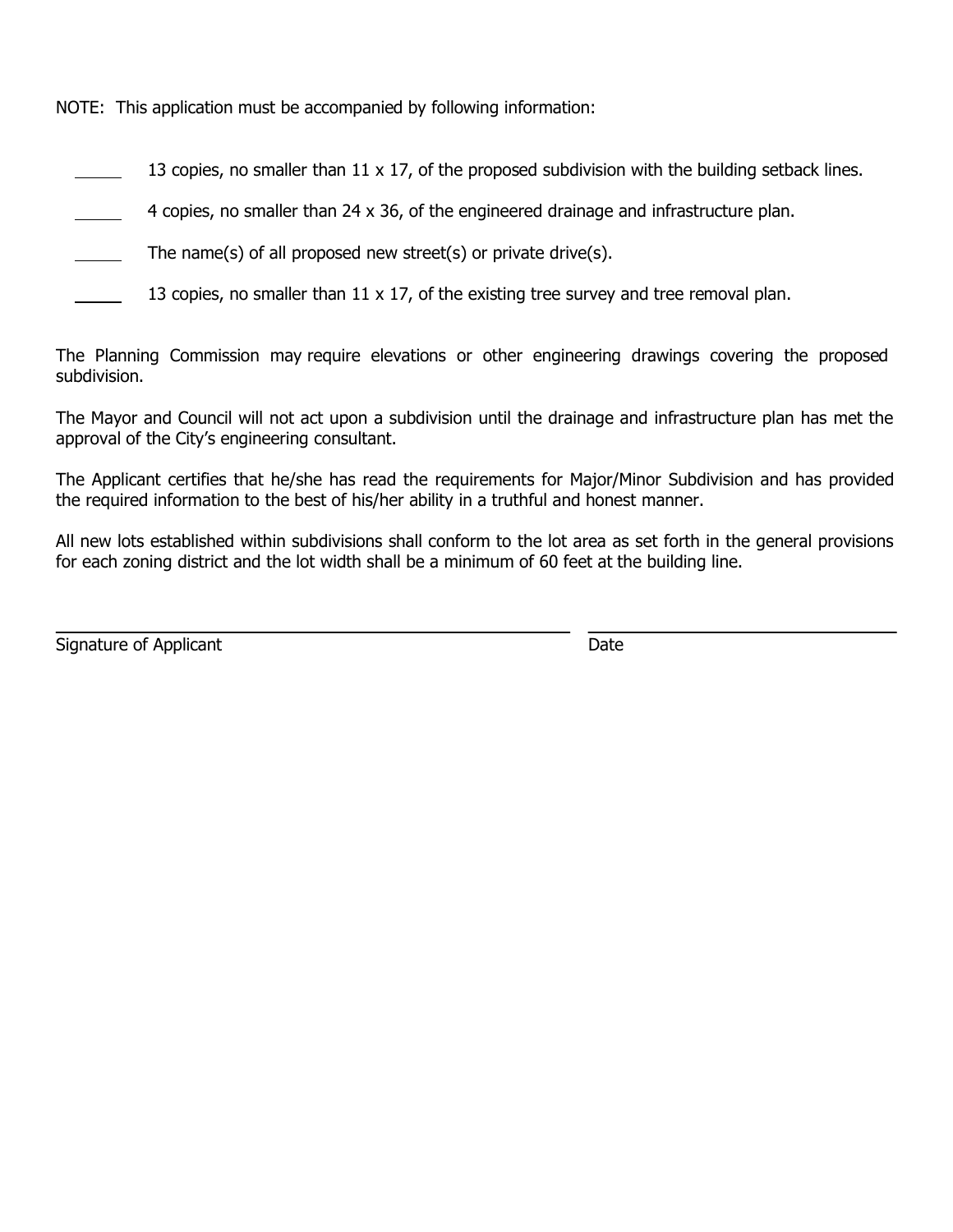

## CITY OF TYBEE ISLAND

# **CONFLICT OF INTEREST IN ZONING ACTIONS DISCLOSURE OF CAMPAIGN CONTRIBUTIONS**

Have you within the past two (2) years made campaign contributions or gave gifts having an aggregate value of \$250.00 or more to a member of the City of Tybee Island Planning Commission, or Mayor and Council or any local government official who will be considering the rezoning application?

YES NO

IF YES, PLEASE COMPLETE THE FOLLOWING SECTION:

| <b>NAME OF</b><br><b>GOVERNMENT</b><br><b>OFFICIAL</b> | <b>CONTRIBUTIONS</b><br>OF \$250.00<br>OR MORE | <b>GIFTS</b><br>OF \$250.00<br>OR MORE | DATE OF<br><b>CONTRIBUTION</b> |
|--------------------------------------------------------|------------------------------------------------|----------------------------------------|--------------------------------|
|                                                        |                                                |                                        |                                |
|                                                        |                                                |                                        |                                |
|                                                        |                                                |                                        |                                |
|                                                        |                                                |                                        |                                |
|                                                        |                                                |                                        |                                |

IF YOU WISH TO SPEAK CONCERNING THE ATTACHED REZONING APPLICATION, THIS FORM MUST BE FILED WITH THE ZONING ADMINISTRATOR FIVE (5) DAYS PRIOR TO PLANNING COMMISSION MEETING IF CAMPAIGN CONTRIBUTIONS OR GIFTS IN EXCESS OF \$250.00 HAVE BEEN MADE TO ANY MEMBER OF THE PLANNING COMMISSION OR MAYOR AND COUNCIL.

Signature **Signature** and the state of the state of the state of the state of the state of the state of the state of the state of the state of the state of the state of the state of the state of the state of the state of t

Printed Name

Date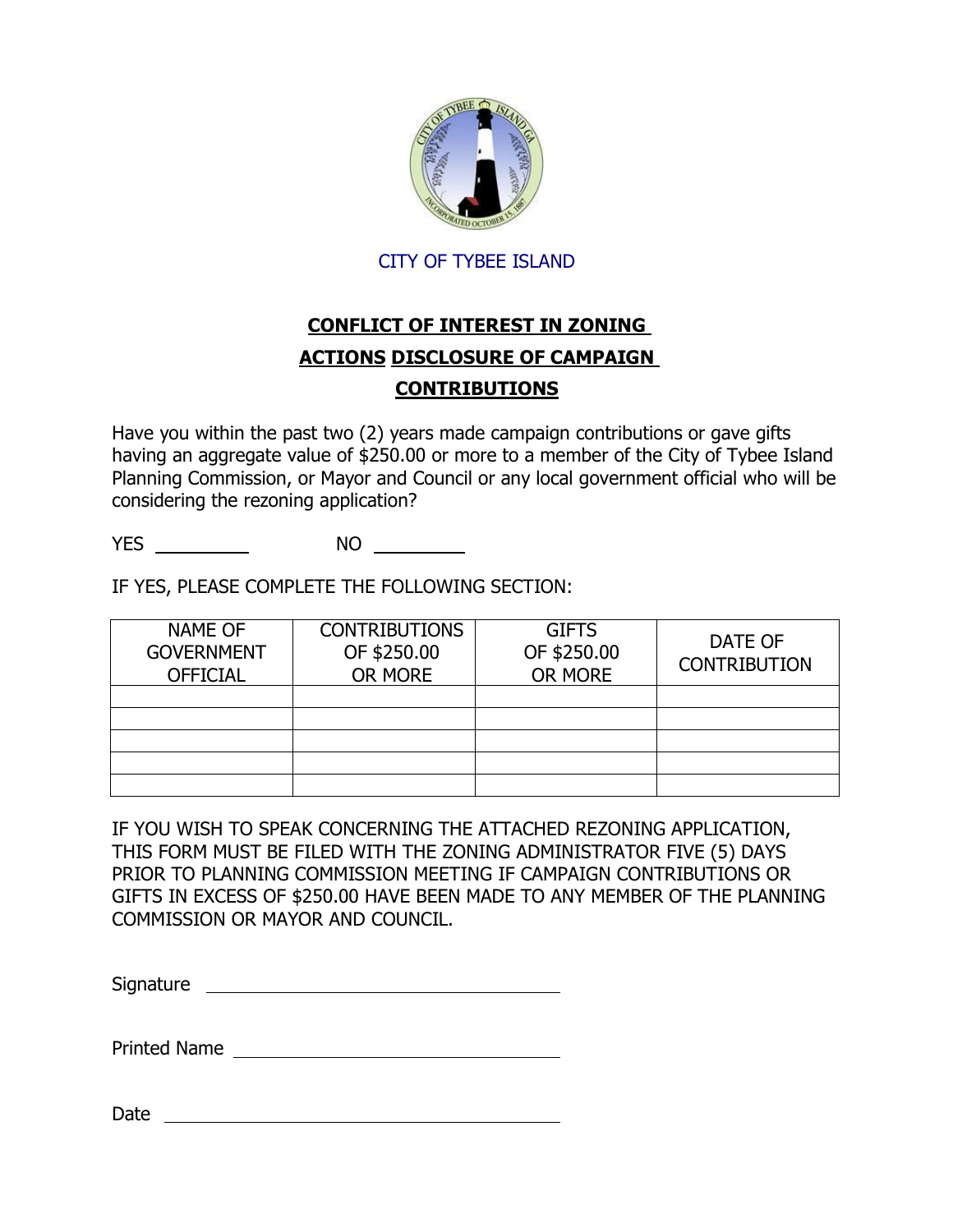## **Sec. 5-130. Major subdivision plat procedure.**

It shall be the duty of the planning commission to inspect preliminary plans and to recommend approval or disapproval of such plans. It shall be the duty of the planning commission to inspect final plats and the information submitted with such final plats, and to recommend approval of such final plats when the requirements of this article have been met and to recommend disapproval of such final plats when the requirements of this article have not been met. When the planning commission acts on a plat, it shall forward it to the mayor and council with its recommendations.

- **(A)Action on preliminary plan.** If the planning commission finds that the proposed design of the subdivision shown on the preliminary plan complies with the design requirements of these regulations, it shall recommend approval of such preliminary plan to the mayor and council. If the planning commission finds that the proposed design of the subdivision shown on the preliminary plan does not comply with the design requirements of these regulations, then the planning commission shall either recommend disapproval of such plan or shall recommend approval of such plan on the condition that specified violations are corrected prior to the submittal of the final plat. When the mayor and council disapprove of a preliminary plan, it shall give the developer the reasons for such disapproval in writing. Except where an extension of time is authorized by the applicant, the planning commission shall have up to 30 days from the date of the submission of a preliminary plan to act on such plan. Unless the planning commission makes a recommendation for approval or disapproval on an application within the 30-day period, it shall be deemed that a recommendation of approval has been issued by the planning commission. The mayor and council, following review by the planning commission, shall hold a public hearing in accordance with the procedures applicable thereto. Following the public hearing, the mayor and council may approve, disapprove or require modifications to the subdivision plat.
- **(B) When preliminary plan approved, work may proceed.** When a developer receives approval of the preliminary plan showing the design of his proposed subdivision, he may proceed with the construction of the subdivision, such construction shall conform with the design submitted to and approved by the mayor and council.
- **(C) Time limit on preliminary approval**. The mayor and council's approval of a preliminary plan shall be valid for one year. If work has not started on a subdivision which has been granted preliminary plan approval on or before the end of this one-year period, then the plan of such subdivision shall be resubmitted for preliminary approval; provided, however, that this time may be extended unless changes have occurred in this article, or in the character of the property surrounding the property of the proposed subdivision which make it necessary to revise the design of the proposed subdivision as determined by the mayor and council.
- **(D) Final plat.** Before a plat of a subdivision is recorded with the clerk of the Superior Court of Chatham County and the lots thereon offered for sale, an original and four prints of a final plat showing the final design of the subdivision shall be submitted to the planning commission for review. Until a final plat of a subdivision has been submitted to and reviewed by the planning commission and approved and signed by the zoning administrator, mayor, and clerk of the city, the clerk of the Superior Court of Chatham County shall not record the plat of such subdivision, nor shall the owner or agent of such subdivision be authorized to transfer or sell any of the land within such subdivision by reference to a plat. For large subdivisions, the final plat may be submitted for approval progressively in contiguous sections satisfactory to the planning commission. The original copy of the final plat shall be drawn on 18" x 24" sheets of Mylar reproducible material at a scale of not less than 200 feet to the inch. Where necessary, the final plat may be several sheets accompanied by an index sheet showing the entire subdivision. The final plat shall contain the following information:
- (1) Primary control points to which all dimensions, angles, bearings, and similar data on the plat shall be referred.
- (2) Tract boundary lines; right-of-way lines of streets; easements and other rights-of-way; property lines of all lots; and in all such cases with surveyed dimension, bearings or deflection angles, radii, arcs, and central angles of all curves shown.
- (3) Name and right-of-way width of each street or other right-of-way.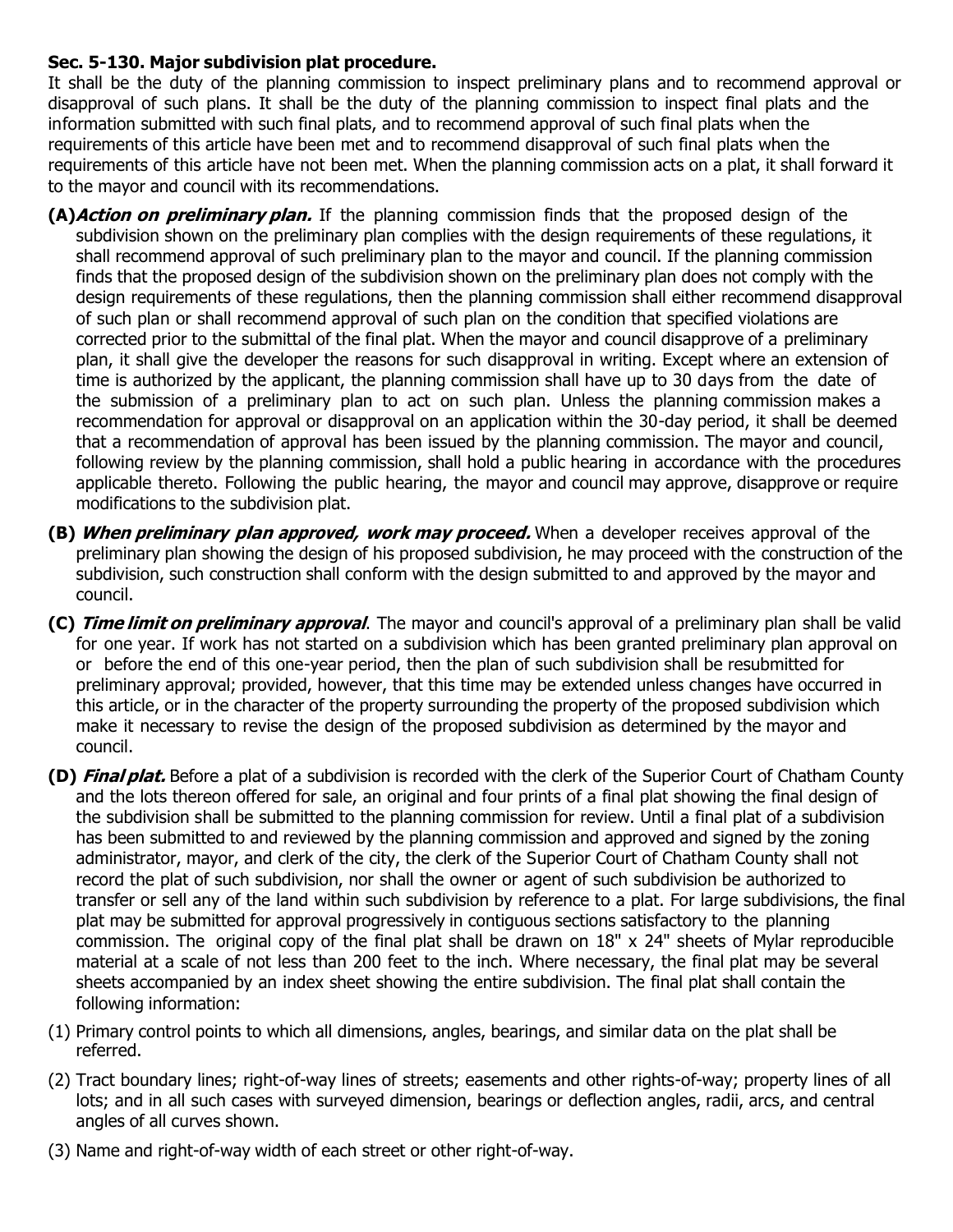- (4) Location, dimensions, and purpose of any easement.
- (5) Number to identify each lot or site.
- (6) Purpose for which sites, other than residential lots, are dedicated or reserved.
- (7) Minimum building setback line on all lots and other sites.
- (8) Location and identification of monuments.
- (9) Names of record owners of adjoining unplatted land.
- (10) Reference to recorded subdivision plats of adjoining platted land by record name.
- (11) Certificate that all survey work was performed by a registered civil engineer or registered surveyor.
- (12) Statement by owner, on the plat, dedicating streets, rights-of-way, easements, and any sites for public use. This statement shall be signed by the owner, or his attorney as agent, and shall read as follows:

All streets, rights-of-way, easements, and any sites for public use as noted on this plat are hereby dedicated for the use intended.

(owner or attorney as agent)

Such dedications must be formally and specifically accepted by the mayor and council of the city before such dedications shall be binding on the city.

- (13) Title, scale, north arrow, and date.
- (14) Key map showing the location of the subdivision in the city.
- (15) All plats shall show the expected limits of the 100-year flood where appropriate.
- (16) Any further requirements as specified by O.C.G.A. § 15-6-67.

## **[(E) Reserved.]**

- **(F) Certificate from county health department.** If lots are to be served by neither public sewers nor public water, nor both then the final plat shall be accompanied by a certificate from the county health department certifying health department approval of the water supply system and/or waste disposal system to be used and health department approval of lot sizes and lot widths established in such subdivision.
- **(G) Certificate from engineer.** At the time the final plat is submitted, it shall be accompanied by a certificate from the developer's engineer certifying that the subdivider has complied with either of the following conditions:
- (1) All improvements have been installed in accord with the requirements of this article and the flood damage prevention provisions for the city (article 8 of this Land Development Code) and in accord with the design approved by the mayor and council on the preliminary plan; and
- (2) A bond, escrow account or certified check has been posted, which is available to the city, and in sufficient amount to assure the completion of all required improvements, as well as to assure the maintenance thereof for a period of not more than 12 months after completion. The mayor and council may reduce the bond or escrow account 50 percent at the end of six months. At the end of the second six months, the developer shall request an inspection, and if no faults or failures have developed, the mayor and council shall release the bond or escrow. Such bond or escrow shall remain in force until released by the mayor and council after due inspection of said improvements and shall not automatically expire at the end of 12 months.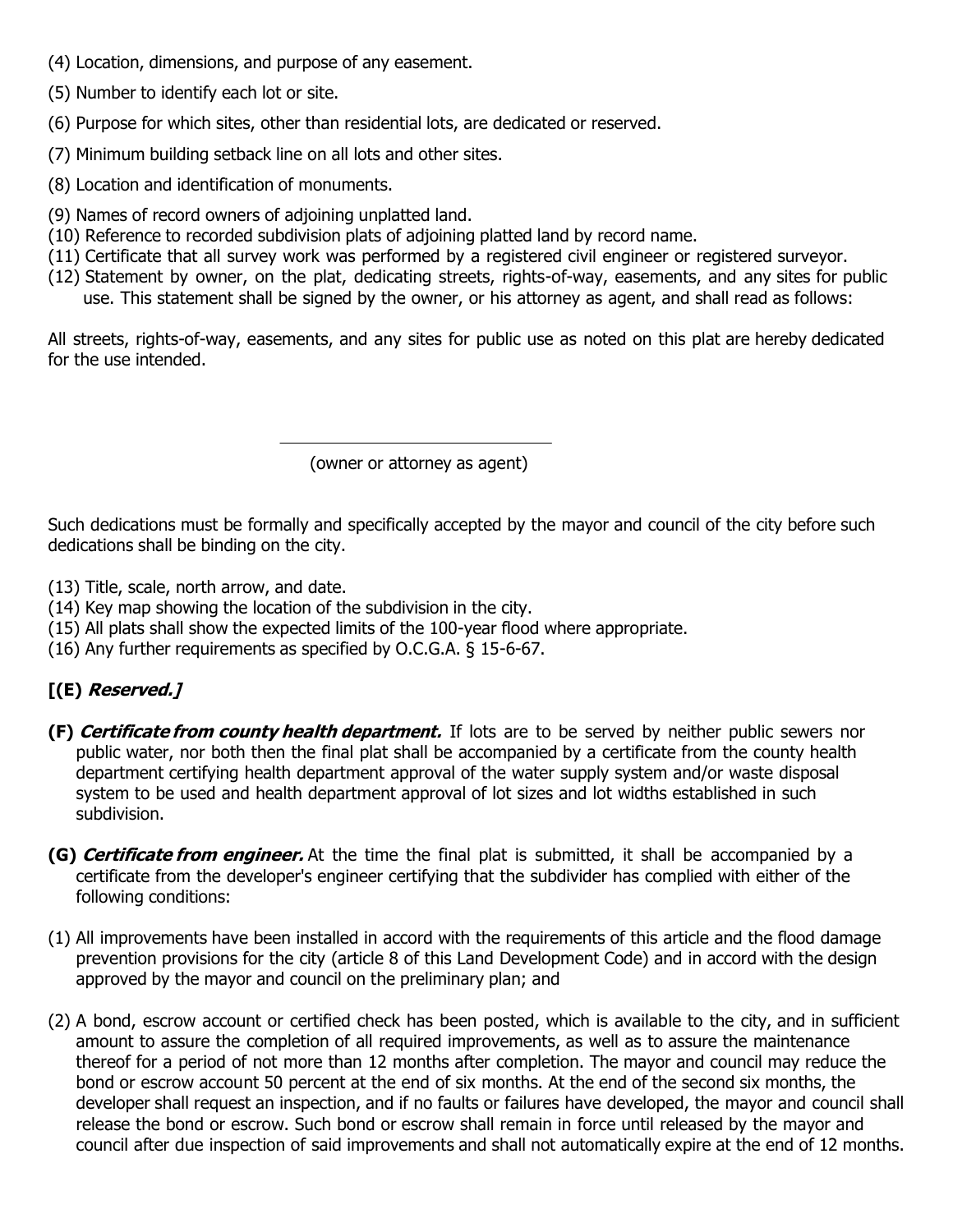- **(H) Filing the final plat.** The final plat shall be filed with the planning commission not less than 20 days prior to a regular meeting of the planning commission.
- **(I) Action on final plat.** If the planning commission finds that all the requirements of this section have been met, it shall recommend approval of the final plat and submit such plat to the mayor and council. If the planning commission finds that all the requirements of this section have not been met, and after deficiencies have been discussed and reviewed with the sponsor, and the sponsor given a period of time which shall not exceed 90 days to take corrective action, then the planning commission shall recommend disapproval of the final plat to the mayor and council and shall set forth its reasons for such recommendations in writing. Except where an extension of time is authorized [stipulated] by the applicant for final plat review, the planning commission shall have 30 days from the date of the submission of a final plat to submit its recommendations on such plat to the mayor and council. Unless such action is taken within such 30-day period, then such plat shall be deemed to have received recommendation for approval from the planning commission, and the mayor and council may take final action on such plat without waiting further for the recommendations of the planning commission.
- (1) When the final plat has been approved, the city shall present the final plat to the clerk of the Superior Court of Chatham County to be recorded. The zoning administrator shall provide the subdivider with the subdivision map book number and page number in which the subdivision has been recorded by the clerk of the superior court. The cost of such recording shall be paid by the subdivider and shall be deposited with the city clerk prior to such recording.
- (2) After the final plat of the subdivision has been recorded, then all lots shown on such subdivision may be made available for sale and such subdivision shall be entitled to all privileges and services available to other subdivisions within the city.
- **(J) Revisions to recorded plat.** If during the development process revisions must be made to either the preliminary or final plat as approved by the health department, engineer, planning commission or mayor and council, the following shall apply:
- (1) Major revisions. The subdivider shall file with the planning commission copies of the proposed revision to a recorded plat together with all supporting information as required by these regulations. Proposed revisions to a recorded plat which alter or change in any way the street and/or utility layout of said plat shall be submitted as a preliminary plan in accordance with subsection (A) of this section.
- (2) Minor revisions. Proposed revisions to a recorded plat which do not alter or change in any way the street and/or utility layout of said plat shall be submitted as follows: the subdivider shall file with the planning commission four copies of the original plat with all minor revisions shown in red. The plats shall be accompanied by a statement signed by all affected property owners acknowledging their awareness of and approval of the revisions. Proposed revisions shall be reviewed by the planning commission. Upon a finding that the revisions comply with all applicable regulations, the revised plats shall be submitted to the mayor and council for approval. One copy of the approved plat shall be recorded and one copy shall be attached to the originally recorded plat as part of the public record.

(Ord. No. 1999-28, 8-12-1999)

### **Sec. 5-140. Minor subdivision plat approval procedure.**

Minor subdivisions may be submitted as final plats, and shall comply with the requirements of these regulations, including minimum finished floor elevation requirements, with the following exceptions:

**(A)** Setback and dead-end street regulations established in [article 10](https://library.municode.com/ga/tybee_island/codes/code_of_ordinances?nodeId=PTIICOOR_APXALADECO_ART10SURE) will not apply unless the streets' original development and the lots' original establishment was governed by this Land Development Code. Setback shall not be less than the average setback existing in the blocks on each end of the affected city block, in the street affected.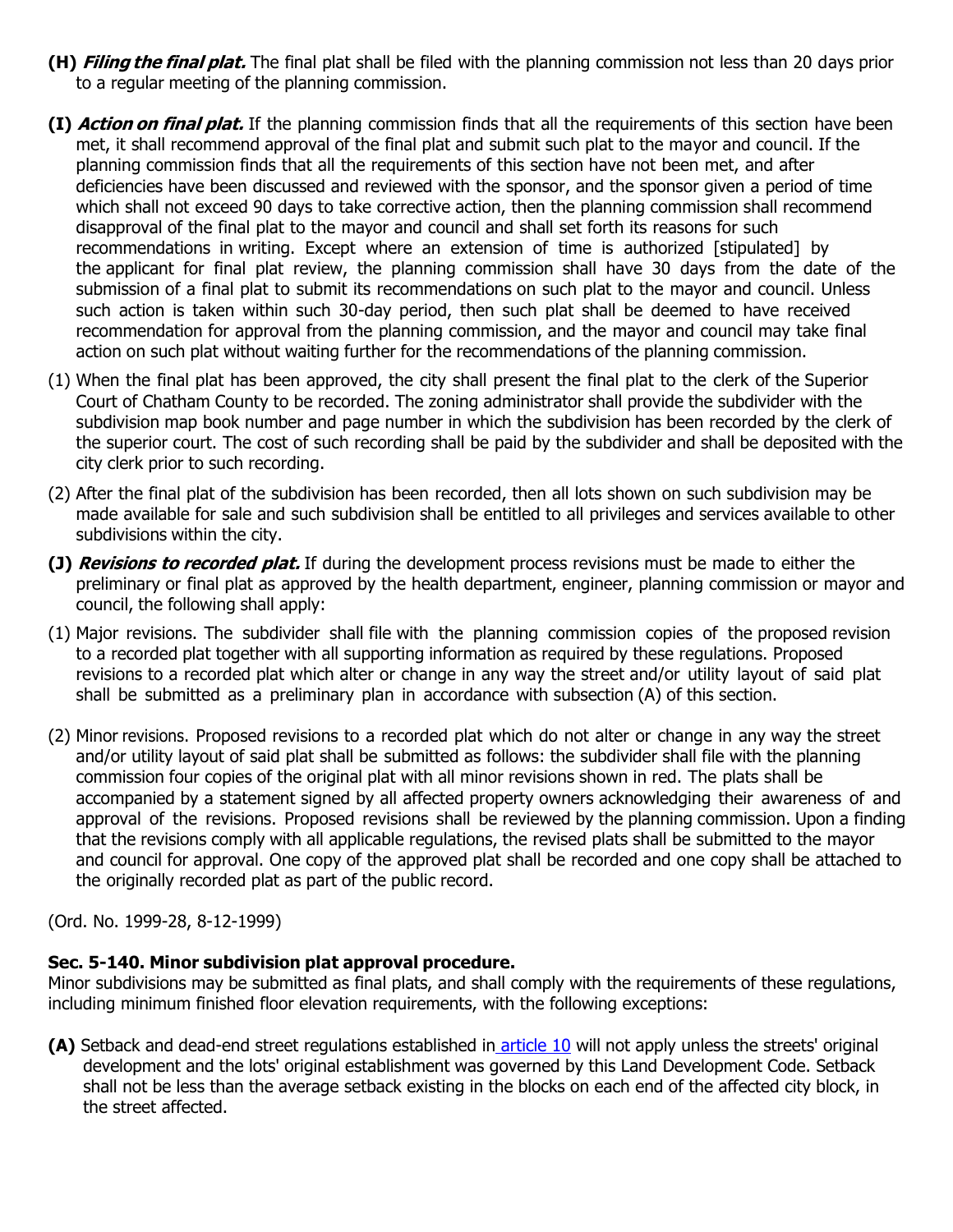- **(B)Topographic information shall be required.** (Ord. No. 2003-21, 10-9-2003)
- **(C) Only one benchmark shall be required.** An existing accessible benchmark within 200 feet of petitioner's property, if shown on the plat, shall satisfy this requirement.
- **(D) A drainage plan with supporting calculations is required.** The plan and calculations shall be prepared by a professional engineer licensed by the state to provide such services.
- **(E) Provided that where a series of minor subdivisions are developed or proposed immediately adjacent to one another, the planning commission or mayor and council may require the developer to comply with the procedures for major subdivisions.**
- **(F) Residential lots having peculiar shape or topography may be approved utilizing private driveway access easements, provided the purpose and intent of these regulations are met.** Such easements shall have a minimum width of 20 feet. The following notation shall be placed on the subdivision plat: "The private driveway access easement is hereby dedicated perpetually for use by the owners and residents of all lots within this subdivision and will not be maintained by the city." This provision will only be applicable to minor subdivisions.

## **(G) Duplexes separated by a firewall that extends at least three feet above the roofline.**

- **(H)** In the event the applicant has no present plans to construct on the property, an appropriate statement shall appear upon the plat to the effect that all drainage requirements must be met prior to the issuance of a building permit on any lot in the subdivision and that there will be compliance with article V, [chapter 22](https://library.municode.com/ga/tybee_island/codes/code_of_ordinances?nodeId=PTIICOOR_CH22EN) of the City Code except to the extent the requirements of that article may be inconsistent with this section.
- **(I) Time limit on minor subdivision plat approval.** The mayor and council's approval of a minor subdivision plat shall be valid for 60 calendar days from the date of approval. If the plat has not been recorded with the county superior court on or before the end of the 60-calendar-day period, then the plat shall be resubmitted for reconsideration.

(Ord. No. 2003-21, 10-9-2003; Ord. No. 2004-17, 8- -2004; Ord. No. 2004-17, 8- -2004; Ord. No. 2004-17, amended 1-12-2005; Ord. No. 2003-21 Minor Subdivision, amended 12-15-2003; Ord. No. 37-A-2014, § 1, 8-14- 2014)

### **Sec. 5-150. Standards for subdivision proposals.**

- (A) All subdivision proposals shall be consistent with the need to minimize flood damage.
- (B) All subdivision proposals shall have public utilities and facilities such as sewer, gas, electrical and water systems located and constructed to minimize flood damage.
- (C) All subdivision proposals shall have adequate drainage provided to reduce exposure to flood hazards.
- (D) Base flood elevation data shall be provided for subdivision proposals and other proposed development.

### **Sec. 7-035. Tree protection during plat and plan approval.**

During the subdivision plat approval process and also during the site plan approval process, the existing location of all significant trees shall be considered so as to preserve such trees unless no feasible alternative exists in order to make reasonable, beneficial economic use of the property. To be considered are the locations and the anticipated locations of drainage and utility structures, water and sewer lines, streets, sidewalks, driveways, final site contours, building footprints, and other impacts on existing significant trees. When no feasible alternative exists except to remove existing significant trees, their planned removal shall be noted on the plans, as well as the location, size and types of the trees planned to meet mitigation requirements as outlined in section 7-080.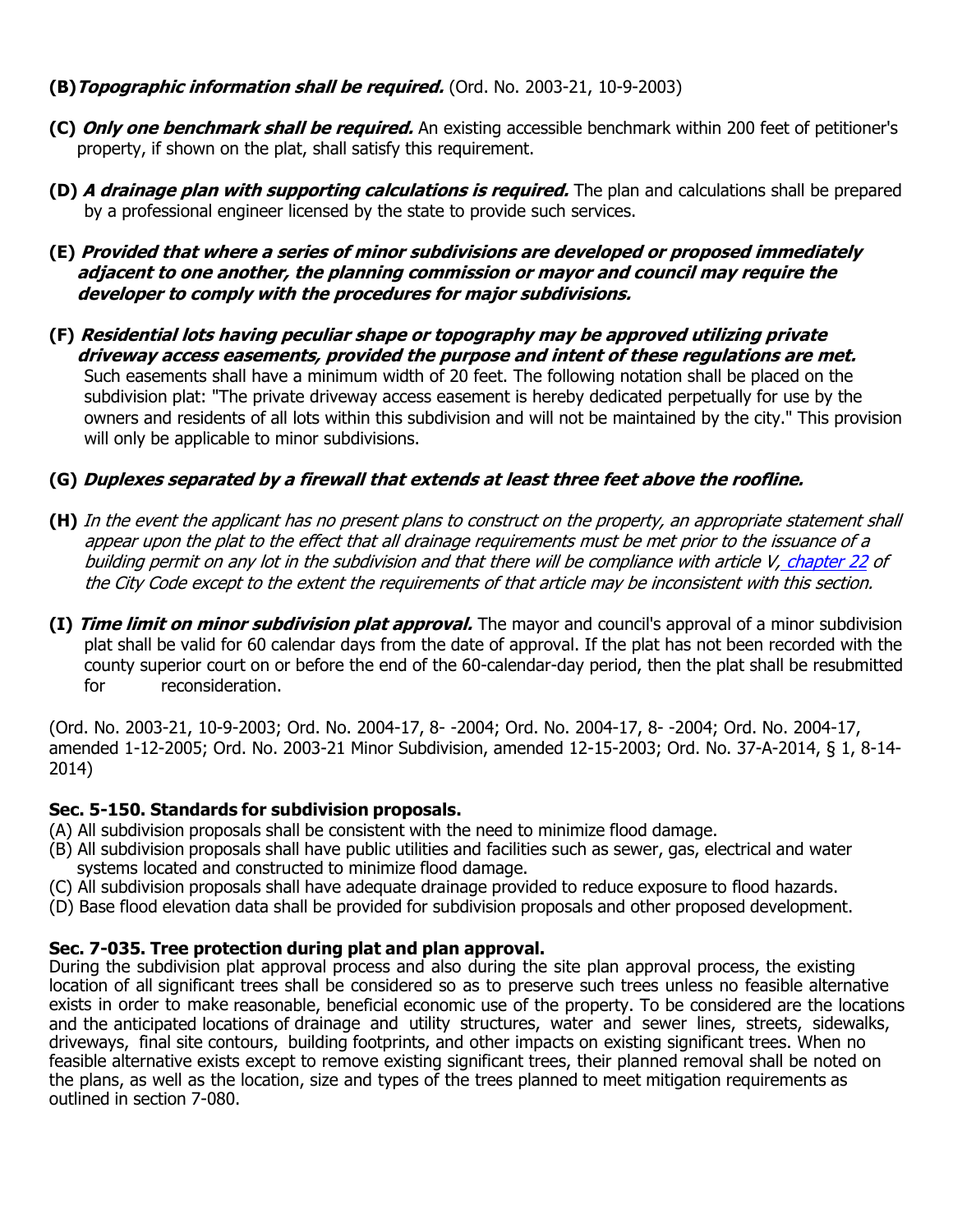## **Sec. 3-090. Schedule of development regulations.**

| Zoning<br><b>District</b> | Minimum Lot Area<br>(square feet) |                         |                                                                     | Minimum Yard Setback<br>Distance (feet) |      |      | <b>Maximum</b><br>Structure<br>Height<br>(feet) |
|---------------------------|-----------------------------------|-------------------------|---------------------------------------------------------------------|-----------------------------------------|------|------|-------------------------------------------------|
|                           | Single-<br>Family                 | Two-<br>Family          | Multi<br>Family                                                     | Front                                   | Rear | Side |                                                 |
| $R-1$                     | 12,000                            | <b>Not</b><br>permitted | Not permitted                                                       | 20                                      | 20   | 10   | 35                                              |
| $R-1-B$                   | 6,600                             | <b>Not</b><br>permitted | Not permitted                                                       | 20                                      | 10   | 10   | 35                                              |
| $R-2$                     | 4,500                             | 6,750                   | Not permitted                                                       | 20                                      | 10   | 10   | 35                                              |
| <b>RT</b>                 | 7,000                             | 8,000                   | 8,000 buildable to 80% of the property<br>exclusive of the setbacks | 20                                      | 20   | 10   | 35                                              |

A. Schedule of residential district dimensional requirements.

(1) In any residential district (R-l, R-l-B, R-2 and RT) where the average front setback distance for existing buildings on all lots located wholly or partly within 200 feet to each side of any lot, and within the same zoning district and fronting on the same side of the same street and on the same block as such lot, is less than the minimum setback required in such zoning district, the front setback on such lot may be less than the required setback but not less than the existing average setback distance for all lots within 200 feet to each side, provided that in no case shall the front setback on new construction be less than ten feet. When lots within 200 feet on each side are vacant such vacant lots shall be considered as having the minimum required setback for the purpose of computing an average setback distance. When existing structures on lots within 200 feet on each side exceed minimum front setback required in such zoning district, the required setback shall be used for the purpose of computing an average setback distance.

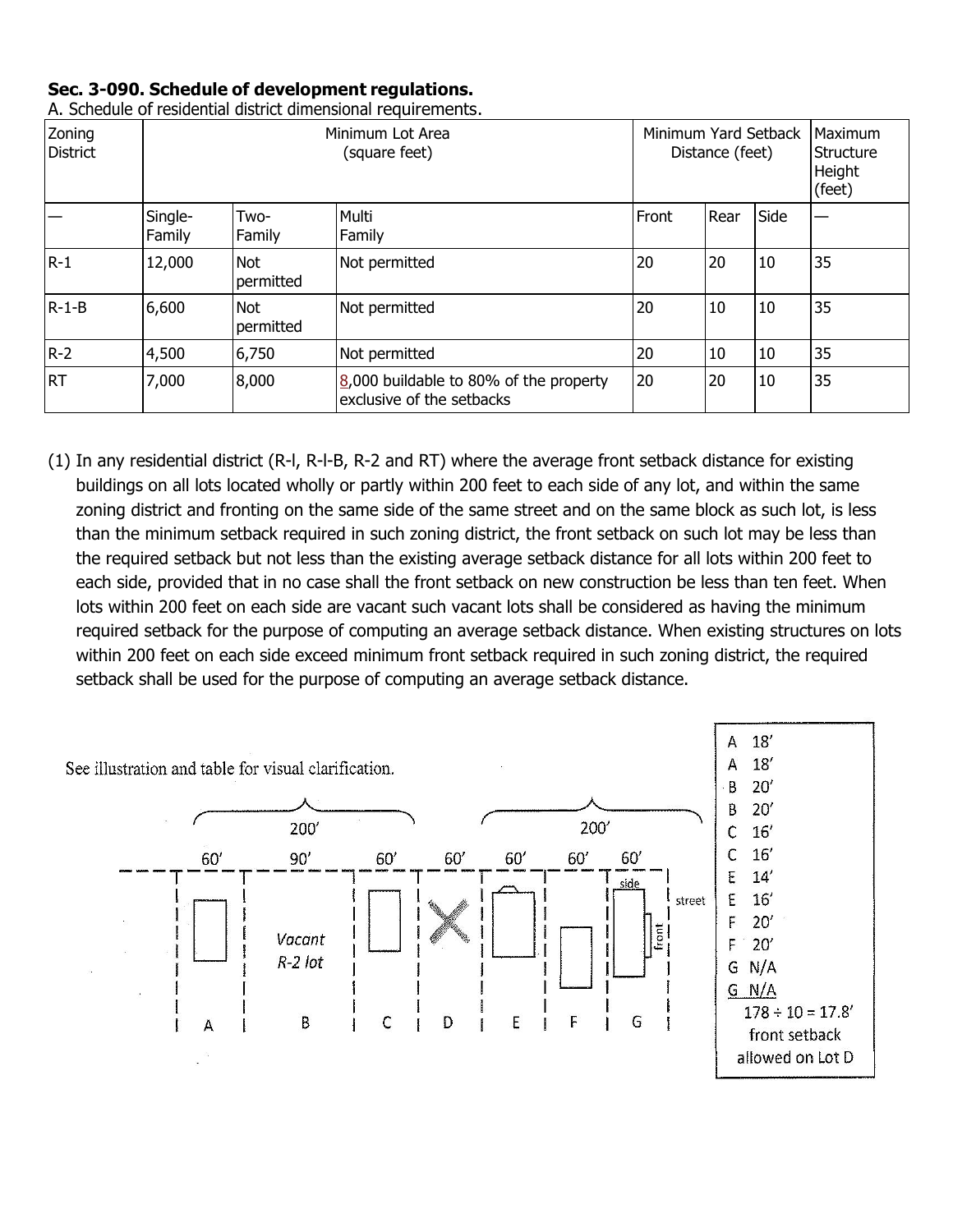B. Schedule of other than residential districts (commercial, maritime & transitional business-residential) dimensional requirements\*.

| **Zone             | Minimum<br>Lot Area<br>(square feet)                                       | Yard | Front Rear (feet)                                             | Side (feet)                                                   | Maximum<br>Structure<br>Height<br>(feet) |
|--------------------|----------------------------------------------------------------------------|------|---------------------------------------------------------------|---------------------------------------------------------------|------------------------------------------|
| $C-$<br>$1(A)$ *** | (Not applicable to<br>allowed uses)                                        | 0    | None required except 15 feet if<br>bordering residential use. | None required except 15 feet if<br>bordering residential use. | 35                                       |
| $C-1(B)$           | (Not applicable to<br>allowed uses)                                        | 8    | 6                                                             | 5                                                             | 35                                       |
| $C-1(C)$           | 4,500 Single-Family<br>6,750 Two-Family<br>1,125 per unit Multi-<br>Family | 20   | $10\,$                                                        | $10\,$                                                        | 35                                       |
| $C-2$              | (Not applicable to<br>Commercial uses)                                     | 10   | 6                                                             | 6                                                             | 35                                       |
| $M-D$              | (Not applicable to<br>allowed uses)                                        | 20   | $10\,$                                                        | $10\,$                                                        | 35                                       |
| TBR                | 4,500 Single-Family<br>6,750 Two-Family                                    | 20   | 10                                                            | 10                                                            | 35                                       |

\*When abutting public streets, any principal structure shall be located no nearer than five feet to that lot line.

\*\*Where a commercial establishment abuts a residential zoning, a suitable screen will be required. See [section](http://library.municode.com/HTML/14104/level3/PTIICOOR_APXALADECO_ART3GEPR.html#PTIICOOR_APXALADECO_ART3GEPR_S3-160PRSCADPRWHCOUSREUSAB) [3-160.](http://library.municode.com/HTML/14104/level3/PTIICOOR_APXALADECO_ART3GEPR.html#PTIICOOR_APXALADECO_ART3GEPR_S3-160PRSCADPRWHCOUSREUSAB) This screen shall be either natural (planting) or manmade and shall be maintained in good order and approved by the Zoning Administrator. Minimum height is six feet.

\*\*\*C-1(A) Retail uses and food/beverage service uses.

- C-1(B) Hotel and motel uses, with 80 percent maximum lot coverage.
- C-1(C) Residential uses, including single-family, two-family, and multi-family (triplexes, quadraplexes, townhomes, apartments, tourist homes, condominiums, timeshares, and similar uses), bed and breakfast uses, and public structures.
- C. Structures above 35 feet. If a variance is granted by the mayor and council for a building with a height in excess of 35 feet, in no event shall a building permit be granted without the following restrictions:
- (1) Structures greater than 35 feet in height shall be fully equipped with fire safe guards consisting of sprinkler systems, smoke detectors and any other fire protection measures deemed necessary at the time by the mayor and council.
- (2) Before a permit can be granted on said request, an affidavit of the builder and owner must be executed agreeing to same to be completed within an agreed upon reasonable time.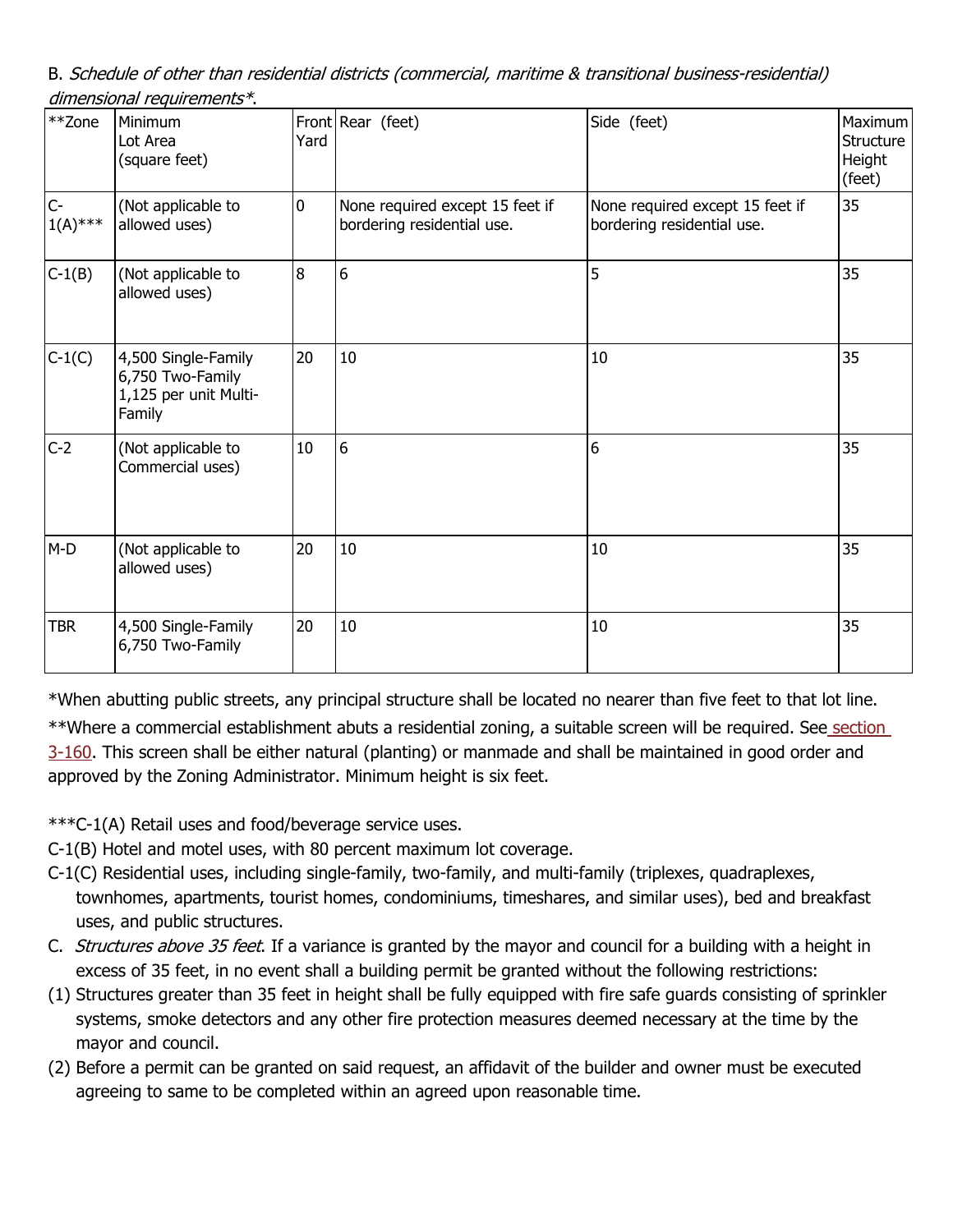## **ARTICLE 10. SUBDIVISION REGULATIONS**

### **Sec. 10-020. Authority.**

The mayor and council of the city, pursuant to the authority conferred by the provisions of the Georgia Code, annotated, do ordain and enact into law the following articles and sections.

## **Sec.10-030.Areaembraced.**

The jurisdiction of this article shall be all that area within the corporate limits of the city.

## **Sec. 10-040. Purpose.**

The various sections of this article are adopted for the following purposes, among others:

- (A) To help conserve and protect the natural, economic, and scenic resources of the city.
- (B) To help prevent and reduce the traffic congestion and traffic hazards which result from narrow or poorly aligned Streets, and which result from excessive entrance and exit points along major traffic arteries.
- (C) To help eliminate the costly maintenance problems which develop when streets and lots are laid out without proper consideration being given to the drainage characteristics of the tract of land at the time the land is being subdivided into streets and lots.
- (D) To help prevent the spread of urban blight and slums.
- (E) To help ensure that residential lots will be of such design, area, and width as will prevent health and sanitation problems from developing in those subdivisions with lots to be served by individual water supply and waste disposal systems.
- (F) To help ensure that all building lots will be accessible to firefighting equipment, and other emergency and service vehicles.
- (G) To help protect the investments of the buyers of subdivision lots.
- (H) To help promote and protect the health, safety, prosperity, and welfare of the citizens of the city, and for other purposes.

## **Sec. 10-050. Minor subdivisions.**

In the case of a minor subdivision which shall have lots fronting only on an existing, open, and public street and which does not require a new street and each new lot meets the minimum lot size requirements of section 3-090 for the current zoning district, the developer of such subdivision shall only be required to submit a final plat.

## **Sec. 10-060. Variance.**

When a peculiar shape, or the topography of a tract of land, or other unusual condition, makes it impractical for a developer to comply with the literal interpretations of the design requirements of this article, the mayor and council, following a recommendation of the planning commission may approve variances to these regulations; provided, however, that in so doing, the intents and purposes of this article are not violated. For such a variance to be considered, the applicant must follow the variance requirements in section 5-090 as well as the subdivision approval procedures.

## **Sec. 10-070. Illegal land subdivision.**

Unless a subdivision hereafter established shall be designed, developed, and recorded in accordance with the provisions of this article, then:

- (A) The city shall not accept the dedication of any street within such subdivision, nor shall the city improve, maintain, grade, pave, or light any street within such subdivision unless such street or streets shall have received the status of public streets prior to the adoption of the ordinance from which this article is derived.
- (B) The city shall not assume any responsibility for drainage problems within such subdivision unless cityowned and maintained drainage structures already exist in such subdivisions.
- (C) The city shall not issue a building permit within such subdivision.
- (D) No unit of local government shall be authorized to extend any publicly operated service or utility into such subdivision.

## **Sec. 10-080. Design standards.**

(A) Minimum design standards and improvements. In order that various purposes of this article may be accomplished, all subdivisions hereafter established shall be developed and improved in accordance with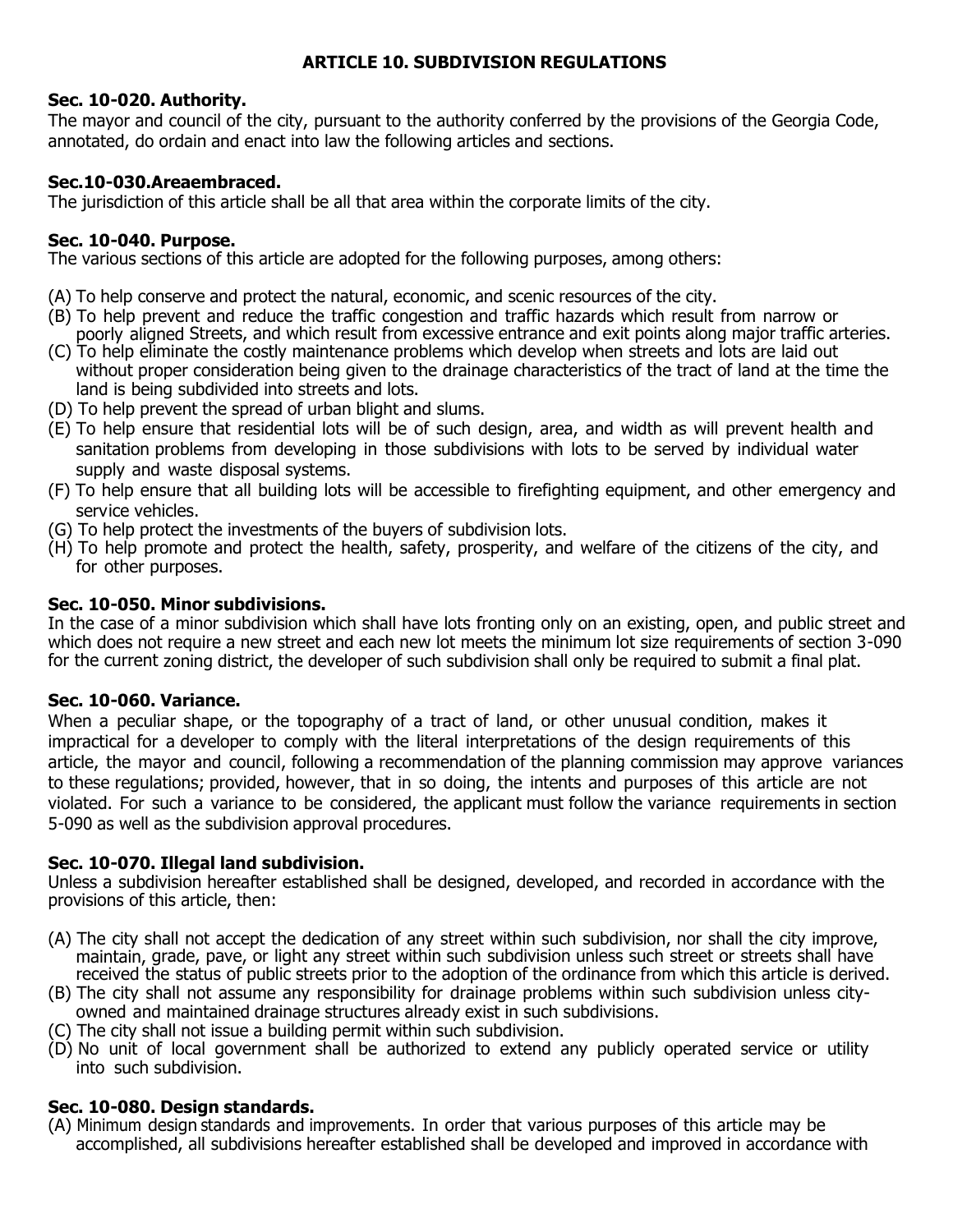the minimum design standards set forth in this article. Provided, those parcels recorded prior to the effective date of these regulations which abut an unopened road shall not be developed until such road or portion thereof has been opened and paved according to city specifications or as certified to be paved in accordance with subsection (E) of these regulations. Final approval shall not be given a subdivision until all appropriate design standards have been met and until all appropriate required improvements have either been installed or an appropriate bond or certified check has been posted to secure the installation of such improvements.

- (B) Benchmarks. At least two benchmarks shall be established within a subdivision. Such benchmarks shall be at opposite corners of the property being subdivided.
- (C) Monuments. The sub-divider shall provide stone or concrete monuments four inches in diameter or square, 30 inches long, with a flat top, which shall be set at each street corner, and at all points of curvature in each street. The top of the monument shall contain a metal pin or be scored with an indented cross to properly identify the location. The sub-divider shall also provide all interior lot corners of subdivisions with concrete monuments, iron pins, or iron pipes. Iron pipes shall be at least one-half inch in diameter and 24 inches in length.
- (D) Streets. Except as hereinafter provided, all streets established in any subdivision shall comply with the following general provisions:
- (1) Continuation of existing street pattern. The arrangement of streets in a subdivision shall provide for the alignment with, or the continuation of the appropriate projection of existing principle streets in surrounding areas.
- (2) Street jogs. Street jogs or centerline offsets in the horizontal alignment of streets across intersection of less than 150 feet shall be prohibited.
- (3) Intersections. The centerline of no more than two streets shall intersect at any one point. Streets shall be laid out so as to intersect as nearly as possible at right angles and no streets shall intersect any other street at less than 60 degrees. Curved streets shall have a minimum tangent of 100 feet at intersection.
- (4) Streets intersecting with major arterials and secondary arterials . New street entrances on roads designated or classified as arterials shall be not less than 500 feet apart. However, the mayor and council may reduce these requirements whenever they determine that such action will not be contrary to the purpose of this article.
- (5) Subdivisions on arterial streets. Where a subdivision abuts or contains an existing or proposed arterial street, the mayor and council may require marginal access streets, reverse frontage with screen planting contained in a non-access reservation along the rear property line, deep lots with rear service lanes, or such other treatment as may be necessary for adequate protection of residential properties and to afford separation of through and local traffic.
- (6) Minimum curb and street radius. The lot line radius at intersecting streets shall be not less than 20 feet. The centerline radius of all curvilinear streets shall be not less than 75 feet.
- (7) Permanent dead-end streets. Dead-end streets, designed to be such permanently, shall be provided at the closed end with a turnaround having an outside roadway diameter of not less than 80 feet, and a rightof-way diameter of not less than 100feet.
- (8) Temporary dead-end streets. Temporary dead-end streets shall be provided with a temporary turnaround area which shall meet the requirements for design, maintenance, and removal as approved by the mayor and council.
- (9) Half streets. Half streets shall not be permitted within a subdivision.
- (10)Interior streets. Interior streets within subdivisions shall be so laid out and designed that their use by through traffic and speeding traffic will be discouraged.
- (11) Street names. All streets within a subdivision hereafter established shall be named. No name shall be used which will duplicate or be confused with existing street names.
- (12) Additional right-of-way. A proposed subdivision that includes a platted street that does not conform to the minimum right-of-way requirements of this article shall provide for the dedication of additional right-of-way required by ordinance. If the proposed subdivision abuts only one side of said street then a minimum of one-half of the required extra right-of-way shall be dedicated by such subdivision.
- (13) Street access to adjoining property. Whenever the mayor and council find that street access to adjoining property is needed, a street right-of-way shall be extended to the boundary of such property and such right-of-way shall be dedicated to the public as an unopened street. When such unopened street is required for access to property, then the developer of the property for which access is required shall be responsible for opening and improving the unopened street.
- (14) Street name markers. Street name markers which shall be constructed to city specifications shall be installed at all street intersections.
- (15)Major thoroughfare plan. When the major thoroughfare plan of the community shows proposed arterial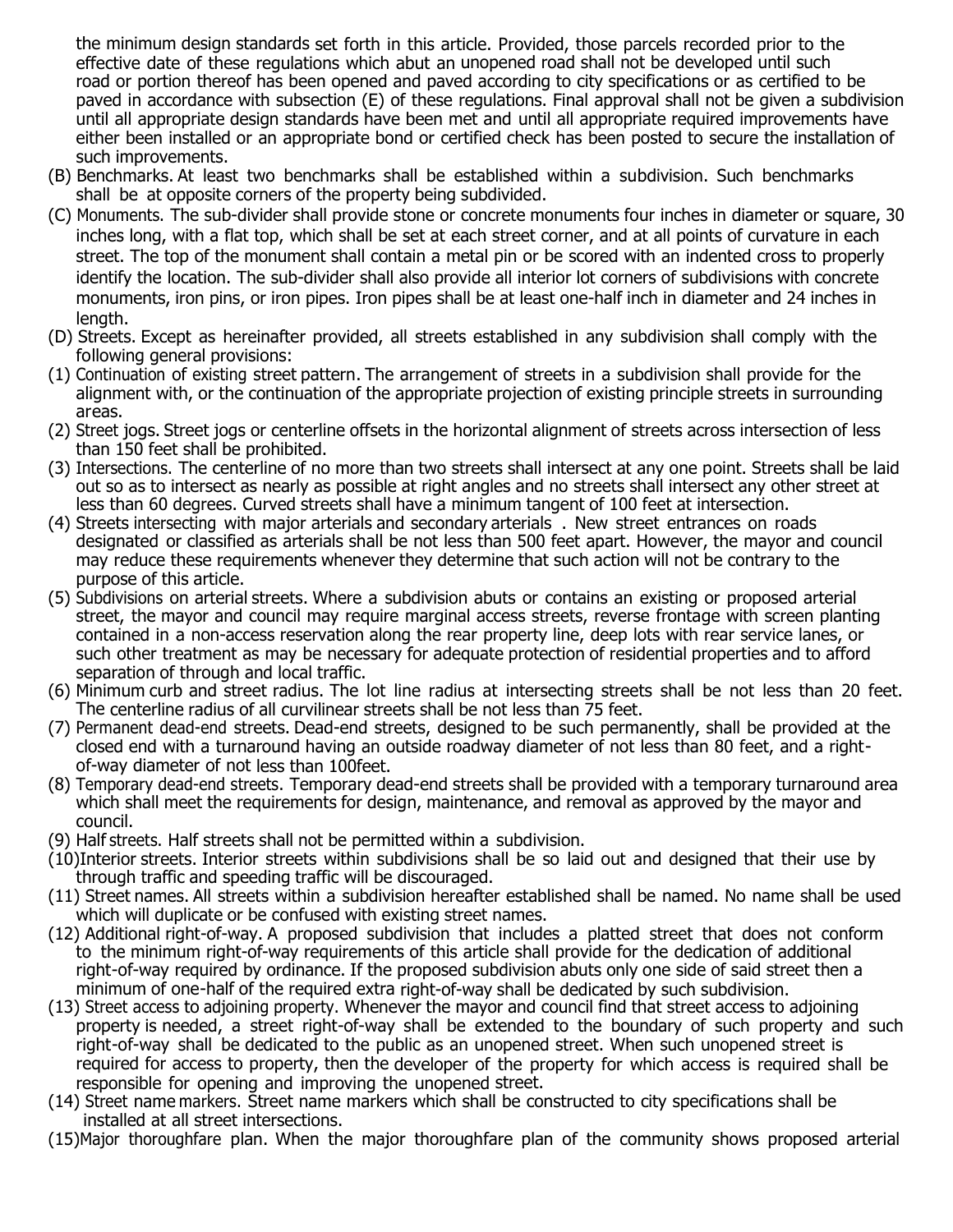streets and collector streets within a proposed subdivision, the sub-divider shall design the street system within such subdivision to conform with the location and arrangement of such arterial streets and collector streets.

- (16)Sidewalk. Sidewalks may be installed on all major arterials for single-family and multifamily residential, and on major and secondary arterials for commercial.
- (E) Street design and construction specifications. Except as hereinafter provided, all streets established in any subdivision shall be designed and constructed in accordance with the following specifications:

| List of Specifications                                               | Type of Streets                                       |                      |                  |                           |                   |
|----------------------------------------------------------------------|-------------------------------------------------------|----------------------|------------------|---------------------------|-------------------|
|                                                                      | Arterial<br>streets                                   | Collector<br>streets | Minor<br>streets | Marginal<br>access street | Private<br>drives |
| (1) Minimum right-of-way                                             | $60$ ft.                                              | 60 ft.               | $60$ ft.         | 40 ft.                    | 20 ft.            |
|                                                                      |                                                       |                      | optional         |                           | optional          |
| $[(2)$ Reserved]                                                     |                                                       |                      |                  |                           |                   |
| (3) Width of shoulders (ditches)                                     | 8 ft.                                                 | 8 ft.                | 8 ft.            | 8 ft.                     | optional          |
| (4) Back slope (curb and gutter)                                     | 8 ft.                                                 | 8 ft.                | 8 ft.            | 8 ft.                     | optional          |
| (5a) Maximum slope of shoulders or back slope                        | One inch for every one foot                           |                      |                  |                           | optional          |
| (5b)Minimum slope of shoulders or back slope                         | One-half an inch per one foot                         |                      |                  |                           | optional          |
| (6) Pavement width                                                   | 30 ft.                                                | 30 ft.               | 26 ft.           | 20 ft.                    | optional          |
| (7) Percent base course or subbase compaction,<br>modified proctor** | 100%*                                                 | 95%*                 | $95%*$           | $95\%*$                   | optional          |
| (8) Type of paving                                                   | Asphalt or concrete installed to city specifications. |                      |                  |                           | optional          |
| (9) Distance between reverse curves                                  | 100 ft.                                               | 100 ft.              | $100$ ft.        | 100 ft.                   | optional          |
| (10) Minimum street centerline elevation                             | 7.5 ft.                                               | 7.5 ft.              | 7.5 ft.          | $7.5$ ft.                 | optional          |

\*Field density check tests shall be taken at the rate of one test per 1,500 square yards of paving.

- \*\*Proctor tests shall be made from representative soil sands taken from the area to be paved.
- (11)Drainage. Developer's engineer shall certify that the subdivision will drain adequately.

Additional right-of-way for roadside ditches may be required when needed. In addition, all subdivisions and all expansions of old subdivisions shall be provided with drainage structures sufficient to accommodate a ten-year storm with immediate runoff; with outfall drainage and structures sufficient to accommodate a 50-year storm flood.

- (12) Storm drainage structures. No storm drainage system shall be allowed to discharge on the beach.
- (13) Sidewalks. All sidewalks are to be made of Portland cement concrete and meet or exceed the following lengths:
	- a. Single-family. four feet, four inches (not required on minor or private streets).
	- b. Multi family. six feet, four inches.
	- c. Commercial. Eight feet, four inches.

Notwithstanding any other specifications for streets contained in this subsection, any minor subdivisions which propose to have a private drive shall require a private drive of at least 20 feet in width. Major subdivisions which have marginal city streets must have a minimum right-of-way of 40 feet and an 80 foot cul-de-sac shall be required except on through streets. On subdivisions of nine or more lots there shall be a minor city street required of a 60-foot right-of-way with an 80-foot cul-de-sac on non-through streets. Subdivisions may not be staggered or developed in such a way so as to avoid or reduce the requirements of this provision.